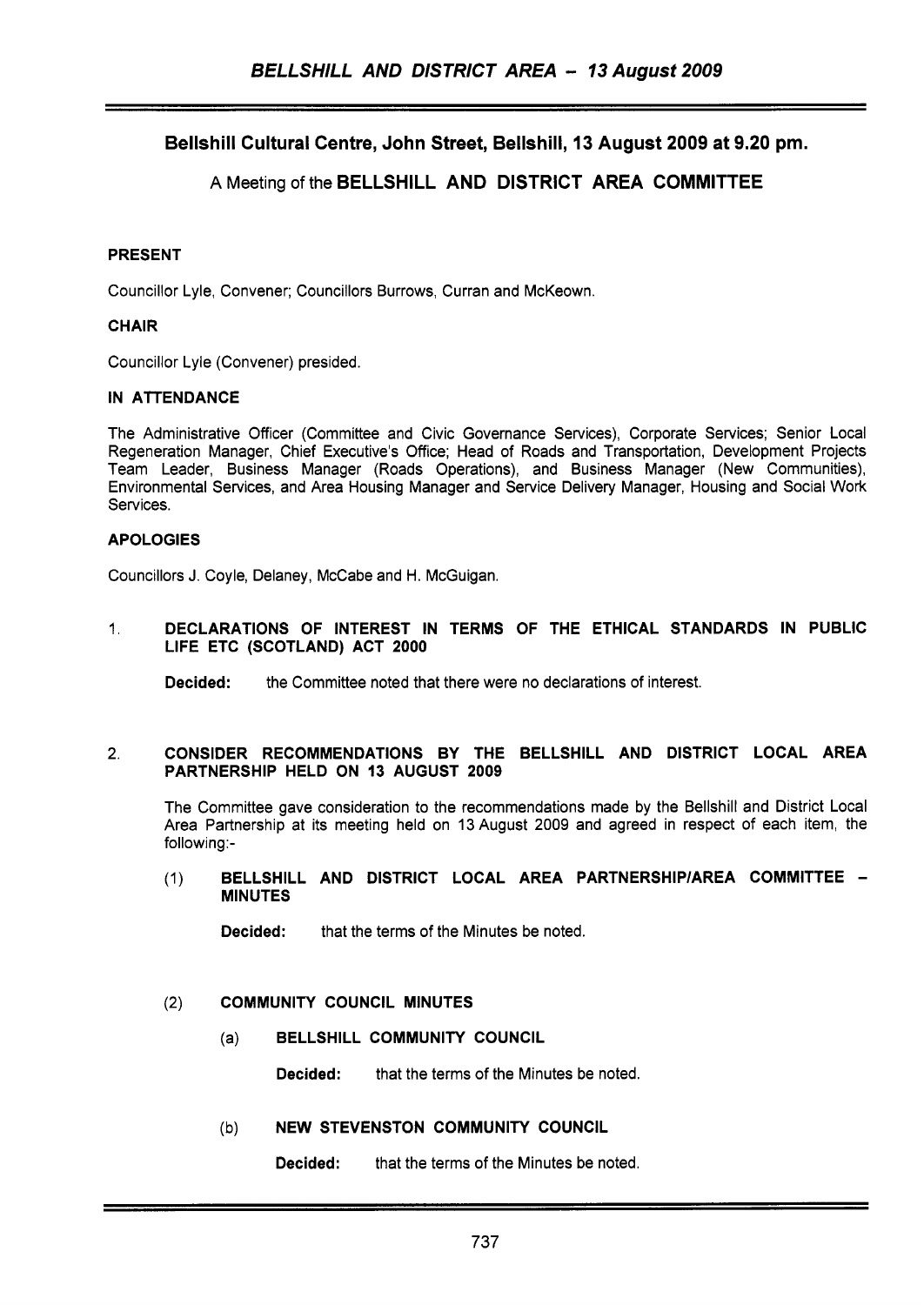## **(3) BELLSHILL AND DISTRICT COMMUNITY FORUM** - **UPDATE**

#### **Decided:**

- (I) that a report on proposals for improving pedestrian safety and vehicle speed reduction on Neilson Street, Bellshill be submitted to a future meeting of the Local Area Partnership, and
- **(2)** that the report be otherwise noted.

### **(4) PRESENTATION** - **SCOTTISH BOWEL SCREENING PROGRAMME**

#### **Decided:**

- (1) that further information be provided to the next meeting of the Local Area Partnership with regard to (a) whether information was available in Gaelic in relation to the use of the test kits for bowel cancer screening; (b) the survival rates of bowel cancer, and (c) the action being taken where this type of cancer was hereditary, and
- (2) that the content of the presentation be otherwise noted.

#### (5) **NHS LANARKSHIRE - NORTH COMMUNITY HEALTH PARTNERSHIP - BELLSHILL AND DISTRICT LOCALITY**

**Decided:** that the position be noted.

### **(6) JOINT COMMUNITY SAFETY REPORT**

#### **Decided:**

- (1) that a report on the current position regarding the provision of redeployable CCTV cameras be submitted to the next meeting of the Local Area Partnership;
- (2) that environmental works to the overgrown areas of Hattonrigg Park be considered for inclusion in the Local Development Programme, and
- **(3)** that the content of the report be otherwise noted.

### (7) **LOCAL DEVELOPMENT PROGRAMME**

#### **Decided:**

- (1) that the progress in delivering the projects within the Local Development Programme for 2008/2009, as detailed in Appendix 1 to the report, and 2009/2010, as detailed in Appendix 2 to the report, be noted and details of further progress submitted to future meetings of the Bellshill and District Local Area Partnership;
- that the projects, as detailed in Appendix 3 to the report, be approved for inclusion in (2) that the projects, as detailed in Appendix 3 to the 2009/2010 Local Development Programme;